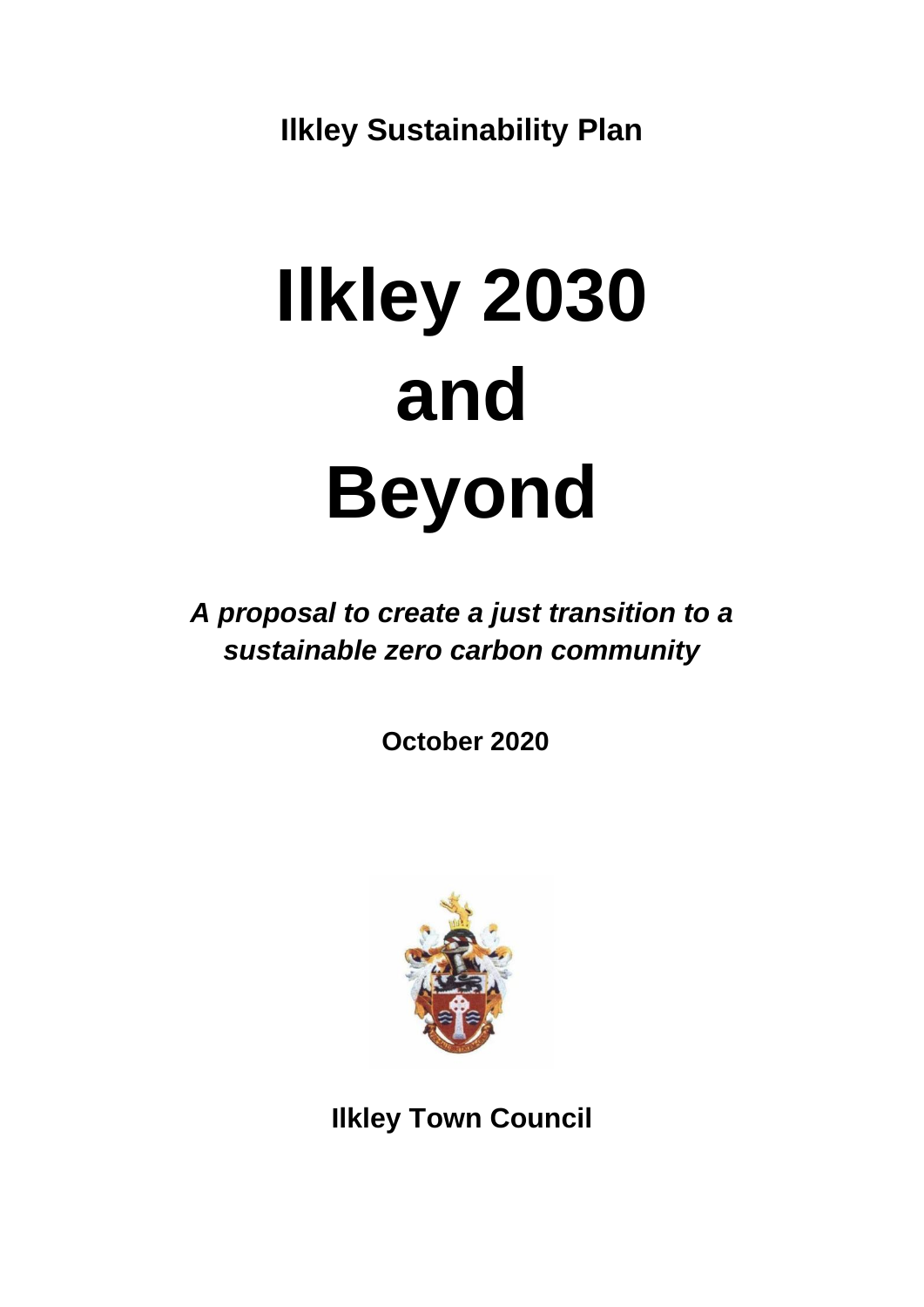# Foreword and endorsements

This document was commissioned in November 2018 by the Ilkley Neighbourhood Development Plan (INDP) working group of IIkley Town Council. There are strict limits on the scope of neighbourhood plans and the group saw the need for a wider vision for the town based on tackling the challenges of climate change and environmental degradation. Drafting was led by Climate Action Ilkley and IlkIey Clean River Campaign with contributions from Friends of IIkley Moor, Wharfedale Naturalists and Wharfedale Tackles Plastic.

Ilkley Town Council declared a Climate Emergency on 2<sup>nd</sup> December 2019 and resolved *'to do everything within the Town Council's power to make Ilkley carbon neutral by 2030, by reducing net carbon emissions year-on-year towards a target of zero carbon emissions from the town*'*.*

This Ilkley Sustainability Plan document has the support of many local groups and its aims and actions are ongoing. In order to become effective, the plan needs the continued support and engagement of the wider community. Many initiatives involving the community in critical activities to reduce carbon emissions are already underway.

A community meeting held on Saturday 26th September demonstrated both the support and need for a co-ordinated response to climate change.

Many of the proposed developments will require discussion, raised awareness, as well as the agreeing and monitoring of progress to achieve the common goals. Other objectives will require investment and working closely with local businesses.

The aim is to involve all Ilkley stakeholders (including residents, businesses, those who work and go to school here, and occasional visitors) to share aspirations, concerns and expectations, and to help everyone understand the issues involved in making the transition required. We plan to continue developing a consensus around what we need to do to make a just transition to a sustainable zero carbon future for our community.

Councillor Mark Stidworthy, Mayor of Ilkley. Councillor Ros Brown, Deputy Mayor.

October 2020

This document is endorsed by:

- Churches Together in Ilkley
- Climate Action Ilkley
- Fairtrade Ilkley
- [Friends of Ilkley Moor](about:blank)
- [Ilkley Clean River Campaign](https://sites.google.com/view/cleanwharfeilkley/home)
- [Wharfedale Naturalists](http://www.wharfedale-nats.org.uk/)
- [Wharfedale Tackles Plastic](https://en-gb.facebook.com/WharfedaleTP/)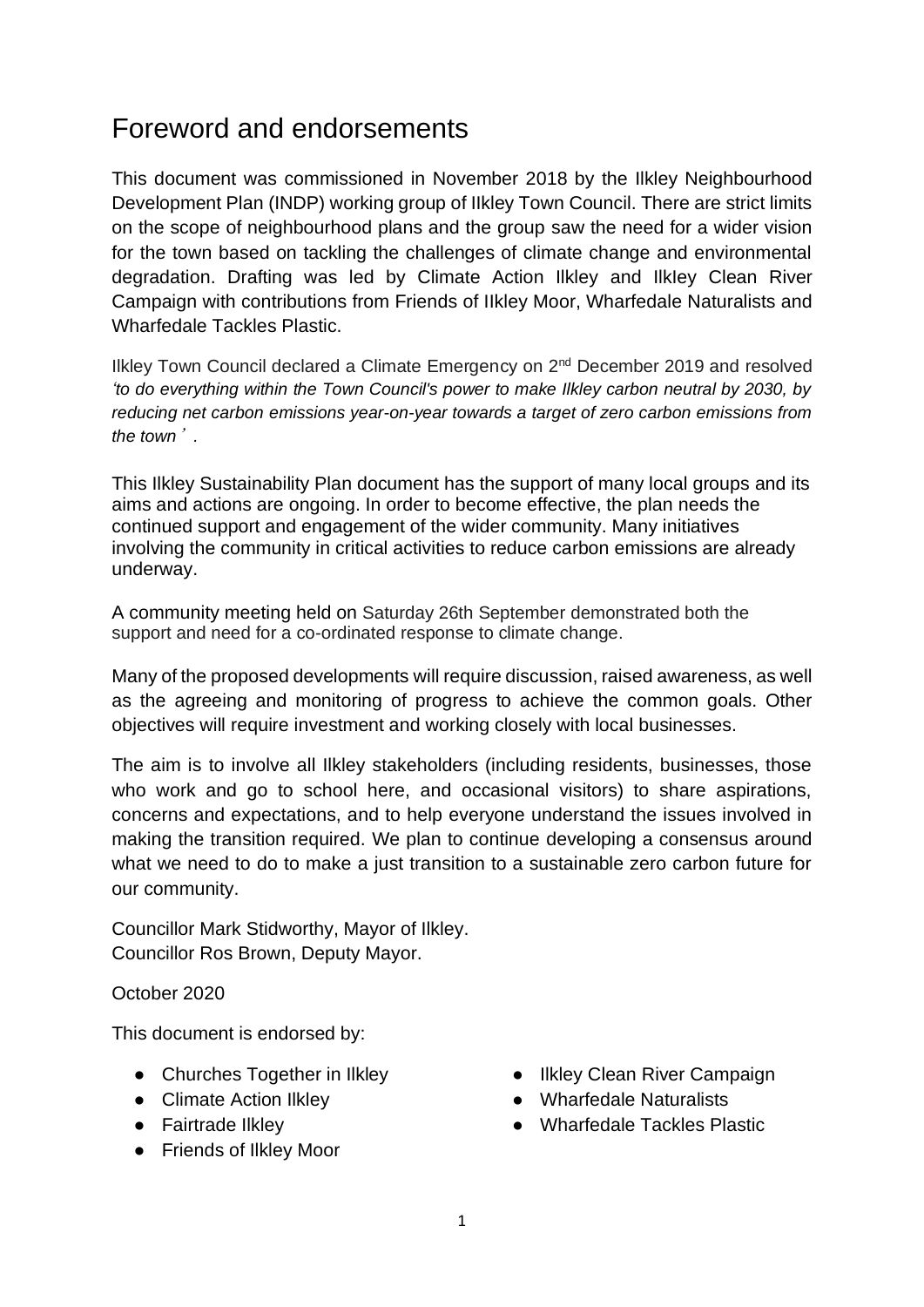# Introduction

In recent years Ilkley has experienced both more frequent and extended spells of dry, hot weather, as we saw in the Ilkley Moor fires in 2019, and changing and more intense patterns of rainfall, such as we experienced in the 2015 Boxing Day floods. It is clear that our environment is changing. Fires in the Amazon, the devastation caused by Hurricane Dorian in the Bahamas, and activism led by Greta Thunberg and Extinction Rebellion has helped put climate change at the forefront of the news agenda.

We know we must change and build a more sustainable future, in Ilkley, our region, across the UK, and globally (see appendix). The climate and biodiversity emergencies are the most urgent and pressing issues of our time and yet, for most of us, they provide little focus to our lives - either at work or in the personal choices we make.

However, acting on the climate crisis doesn't mean we have to compromise our quality of life. We can make changes that will help to build a happier, healthier, more secure, socially just and better-connected community. Making a just transition to a sustainable zero carbon community is not only vital for all of our futures, it is also likely to be good for our economy.

Politicians and businesses need to make a step change and we must lobby them to do so. However, the scale and urgency of the problem is such that we cannot wait for these bodies to act; we must take it upon ourselves both to reduce the impact of our community on the environment, and to make it more resilient to the changes ahead. In so doing, we can help put pressure on our politicians and businesses but also enable our community to take advantage of the opportunities offered by a low carbon economy.

This plan seeks to provide a route toward creating a sustainable future for Ilkley, a first step in working together to build a sustainable Ilkley, and to play our part in influencing change on a national and global scale. The proposals are shaped by the principles of 'One Planet Living', which provides a vision of the world where everyone, everywhere can live happy, healthy lives within the limits of our planet, leaving space for wildlife and wilderness, and not compromising the lives of future generations. One Planet Living is a tried and tested framework that has been adopted by local councils across the UK including Brighton, Oxfordshire and York.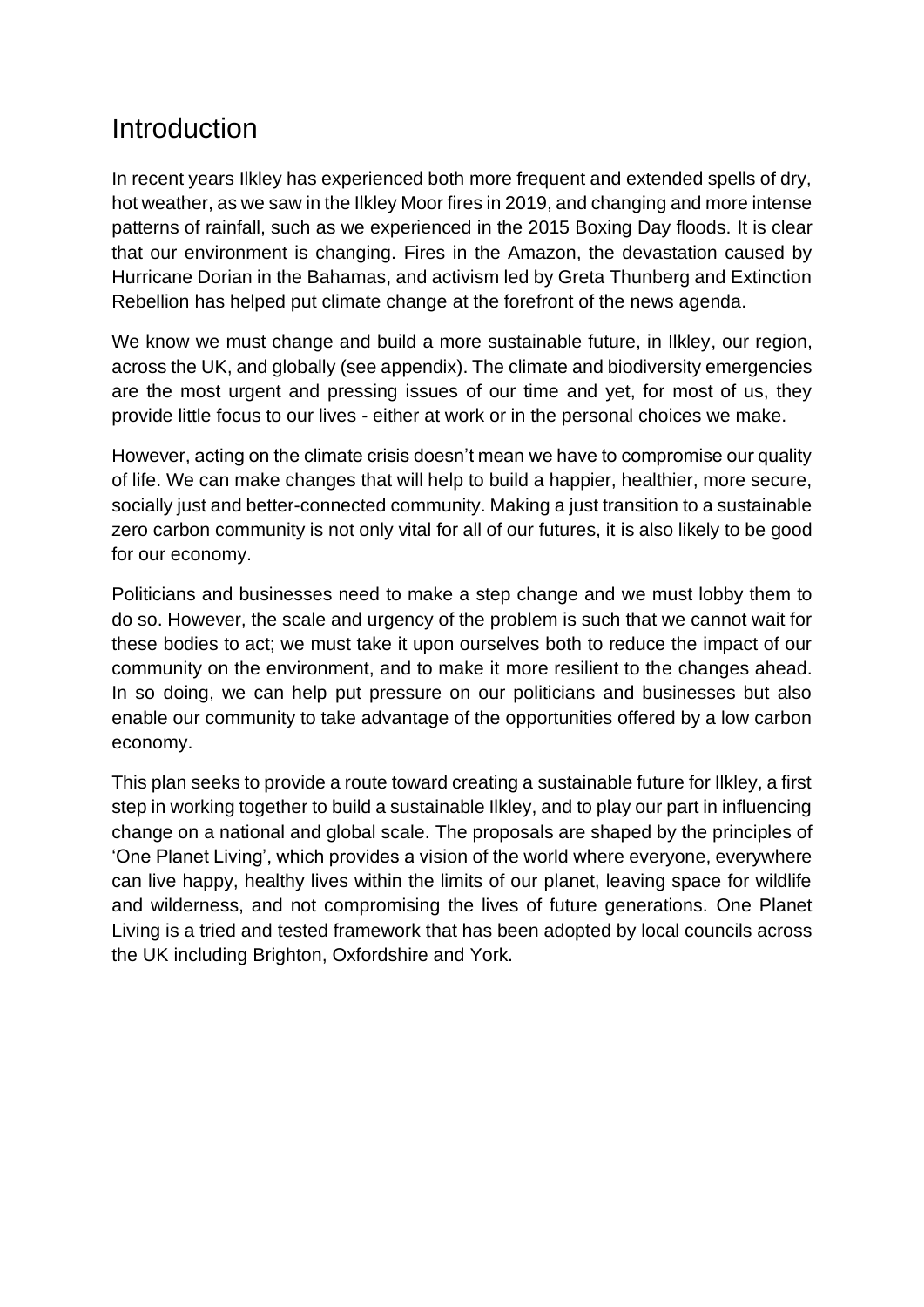# Summary of Key Points

The right hand column shows where the aims of the Ilkley Sustainability Plan find support from objectives within the Ilkley Neighbourhood Development Plan (INDP).

| One Planet Living, a vision of the world where everyone, everywhere<br>can live happy, healthy lives within the limits of our planet, leaving<br>space for wildlife and wilderness, and not compromising the lives of | <b>INDP</b><br>supporting<br>policies |                                                                                                                                                                                                                                                                                                                                                                                                                                                                                                     |                                          |
|-----------------------------------------------------------------------------------------------------------------------------------------------------------------------------------------------------------------------|---------------------------------------|-----------------------------------------------------------------------------------------------------------------------------------------------------------------------------------------------------------------------------------------------------------------------------------------------------------------------------------------------------------------------------------------------------------------------------------------------------------------------------------------------------|------------------------------------------|
| $\bullet$                                                                                                                                                                                                             | Health and<br>Happiness               | future generations.<br>We want people in Ilkley to live active, social,<br>meaningful lives to promote good health and<br>wellbeing. Actions include encouraging walking<br>and cycling, community projects that promote<br>social cohesion, better communal green spaces<br>and community buildings for all, and initiatives to<br>promote good mental health and resilience to<br>shocks from the changes ahead.                                                                                  | <b>INDP</b><br>Objectives<br>$1 - 9$     |
| ❤                                                                                                                                                                                                                     | Equity and<br>Local<br>Economy        | We want to create a vibrant, resilient and circular<br>economy, where goods and materials are reused,<br>repurposed, repaired, and recycled, and where we<br>promote fair international trade. Actions include<br>engaging with businesses; support for local, small-<br>scale enterprises; affordable and sustainable<br>housing; promoting the sharing economy such as<br>car shares; the introduction of the Living Wage<br>throughout likley; and a local currency to retain<br>wealth locally. | <b>INDP</b><br>Objectives<br>1 and $8$   |
| $\frac{123}{125}$                                                                                                                                                                                                     | Culture and<br>Community              | We aim for a culture of sustainability, community<br>and a sense of place to foster a sense of<br>community cohesion. Actions include conserving<br>the natural heritage of the area; supporting<br>organisations to develop sustainability strategies;<br>embracing inclusivity; Ilkley as a desirable<br>sustainable destination; community sharing<br>initiatives; and building networks with other<br>communities.                                                                              | <b>INDP</b><br>Objectives<br>$3$ and $9$ |
| <b>SIP</b>                                                                                                                                                                                                            | Land and<br><b>Nature</b>             | We want to conserve and enhance likley's natural,<br>managed and farmed environments to improve<br>their capacity to absorb greenhouse gases, and to<br>increase biodiversity. Actions include increasing<br>carbon capture and restoring biodiversity;<br>maintaining and replacing street trees; improving<br>the river's water quality; and promoting an agro-<br>ecological approach to farming.                                                                                                | <b>INDP</b><br>Objectives<br>$2 - 4$     |
|                                                                                                                                                                                                                       | Sustainable<br>Water                  | We want our water to be managed carefully to<br>provide a reliable supply for human use without<br>causing pollution or damage to freshwater<br>ecosystems. Water flow needs to be controlled to<br>protect homes and businesses from flooding.                                                                                                                                                                                                                                                     | <b>INDP</b><br>Objective<br>4            |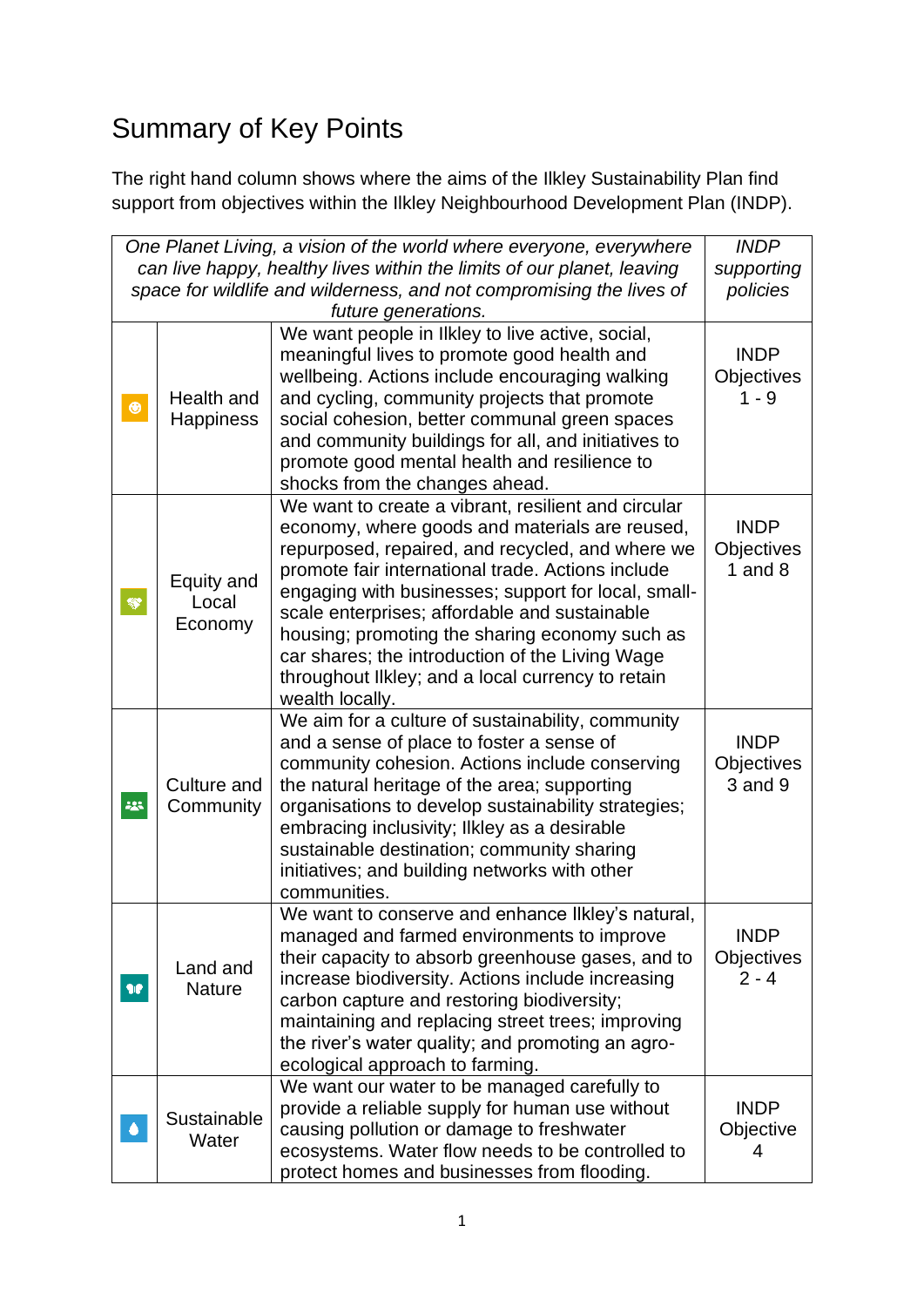|                     |                                            | Actions include reducing water demand; reducing<br>flooding through natural and urban flood control<br>measures; protecting water quality; and restoring<br>freshwater ecosystems.                                                                                                                                                                                                                                                                                                                                          |                                                                                  |
|---------------------|--------------------------------------------|-----------------------------------------------------------------------------------------------------------------------------------------------------------------------------------------------------------------------------------------------------------------------------------------------------------------------------------------------------------------------------------------------------------------------------------------------------------------------------------------------------------------------------|----------------------------------------------------------------------------------|
| Ö                   | Local and<br>Sustainable<br>Food           | We want to support diets that are better for<br>people's health, the health of the planet, and far<br>less food wasted. Actions include schemes to<br>redistribute, reuse, and recycle food; awareness-<br>raising of the impact of food choices; support for<br>Fairtrade and low environmental impact food; a<br>community orchard; more allotments; and a food<br>co-operative.                                                                                                                                          | <b>INDP</b><br>Objective<br>Policy<br>INDP4                                      |
| $\bar{\mathcal{O}}$ | <b>Travel and</b><br>Transport             | We want to promote low carbon transportation<br>and improve mobility for all while reducing the use<br>of private cars. Actions include making it easier for<br>those who are able to walk and cycle; 'Open<br>Streets' events where streets are closed to cars;<br>better public transport; disincentives for private<br>cars; electric car- and cycle-sharing clubs; new<br>developments to be near existing public transport;<br>and work to improve air quality.                                                        | <b>INDP</b><br>Objectives<br>2, 5, 6<br>Supporting<br>Town<br>Council<br>Actions |
|                     | <b>Materials</b><br>and<br><b>Products</b> | We want to create a circular economy where<br>products and materials are reused, repurposed,<br>repaired, and recycled by design. Actions include<br>supporting the sustainable manufacture and<br>provision of products and services; community<br>initiatives to promote reuse; reducing energy loss<br>from existing properties; and lobby the Councils<br>for higher building standards, including energy<br>generation and electric vehicle charging.                                                                  | <b>INDP</b><br>Objectives<br>2, 3                                                |
| $\circ$             | Zero Waste                                 | We want to reduce waste and support reuse<br>wherever possible. Actions include kerbside<br>collections of food waste for anaerobic digestion;<br>working with businesses to remove surplus food<br>and packaging; the introduction of reuse/deposit<br>schemes; and the reduction of plastic waste.                                                                                                                                                                                                                        | <b>INDP</b><br>Objectives<br>1, 2, 3, 4,<br>$7$ and $8$                          |
| 奉                   | Zero<br>Carbon<br>Energy                   | We want to reduce likley's carbon dioxide<br>emissions to zero by 2030. Actions include setting<br>carbon reduction targets; carbon footprinting for<br>Ilkley; using LEDs for lighting; increased use of<br>high efficiency appliances; switching to 100%<br>renewable energy suppliers; installing insulation;<br>examine the use of hydrogen; encourage<br>behaviour change; cease investing in fossil fuels;<br>renewable energy generation targets; and very<br>high energy efficiency standards for new<br>buildings. | <b>INDP</b><br><b>Objectives</b><br>$1 - 9$                                      |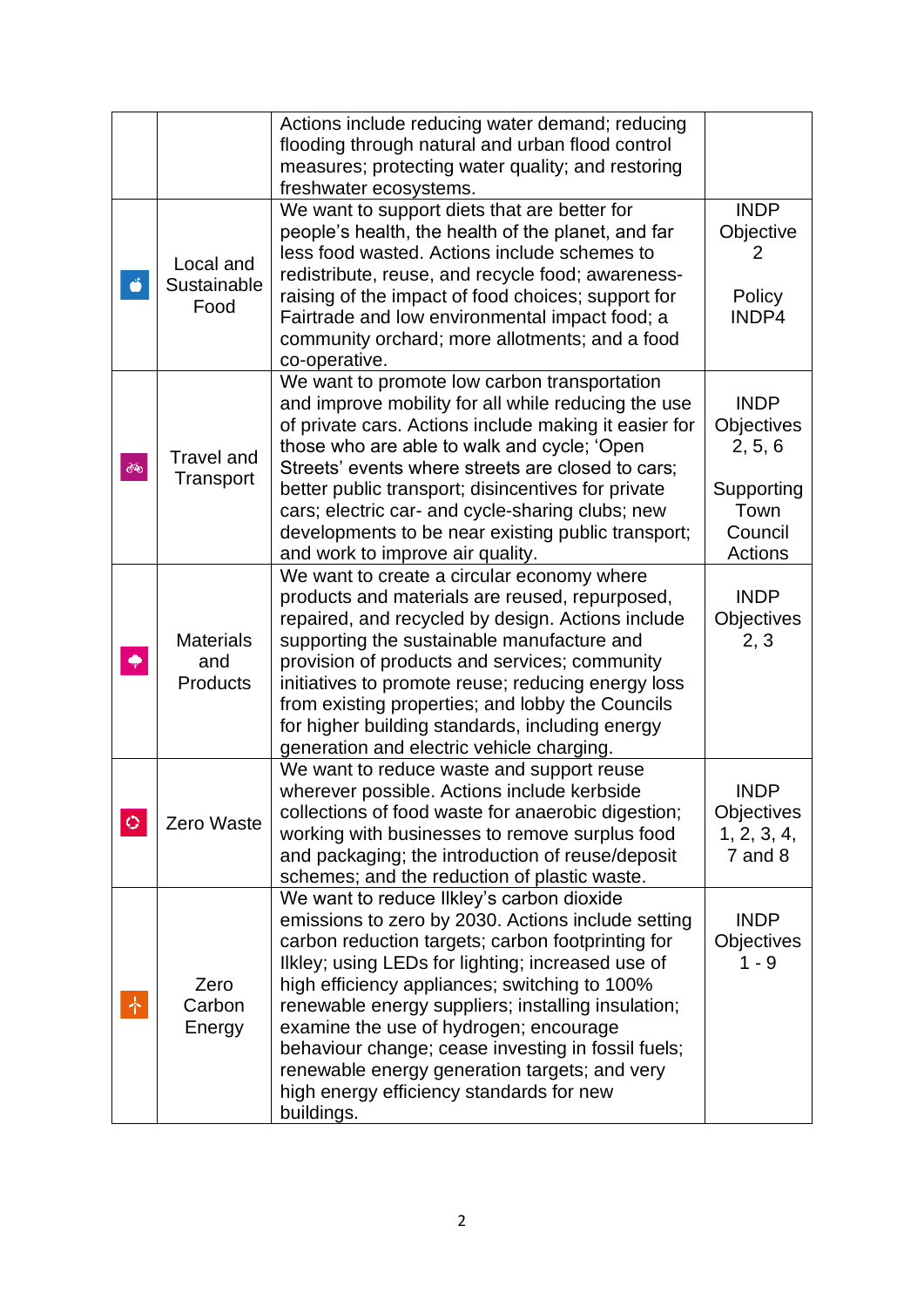# **One Planet Living in Ilkley**



## **Health and Happiness**

*Encouraging active, social, meaningful lives to promote good health and wellbeing.*

#### **Where we want to get to**

We want Ilkley to be a community which makes it easy for residents, workers and visitors to keep healthy and active at all ages. Ilkley can be a place where residents feel part of a safe, inclusive, neighbourly and supportive community. The key determinants of health and happiness include diet, exercise, interpersonal relationships, meaningful work, involvement in community and civic life, a safe and clean environment, opportunities to interact with nature, equal access to services and goods, opportunities for spiritual and artistic practice, and a sense of shared values.

Public spaces should be safe by design, where neighbourliness is easy and natural, there is no danger from cars, where people can meet, children can play, and where greenery and nature are abundant. Pedestrian and cycle routes are prioritised as are community and civic spaces. There should be space for physical activity and easy access to those spaces. Community facilities and activities offer multiple benefits to physical and emotional health; for example, growing food can increase contentment, provide physical activity, as well as support a healthy diet. Happiness and well-being is supported through sport, spiritual practice, mindfulness, and yoga.

We need to recognise that radical changes to the environment and society brought about by climate change could have significant impacts on mental health. Much of this will depend on political and social responses to the challenges ahead but climate change is likely to result in losses and damage to property and the local landscape, impacts on wildlife, changes to social norms and practices, and increased mortality rates from heatwaves and other extreme weather events. These may all induce reactions of grief, anger, and stress. Enabling resilience in both physical and mental well-being is crucial in being able to withstand future upheavals, shocks, and rapid social change within a harmonious community.

The sustainability initiatives elsewhere in our plan such as reducing air pollution, and encouraging active transport, sustainable co-housing, community green spaces and open-street events also have the benefit of enabling active, sociable, and meaningful lives through good health and wellbeing.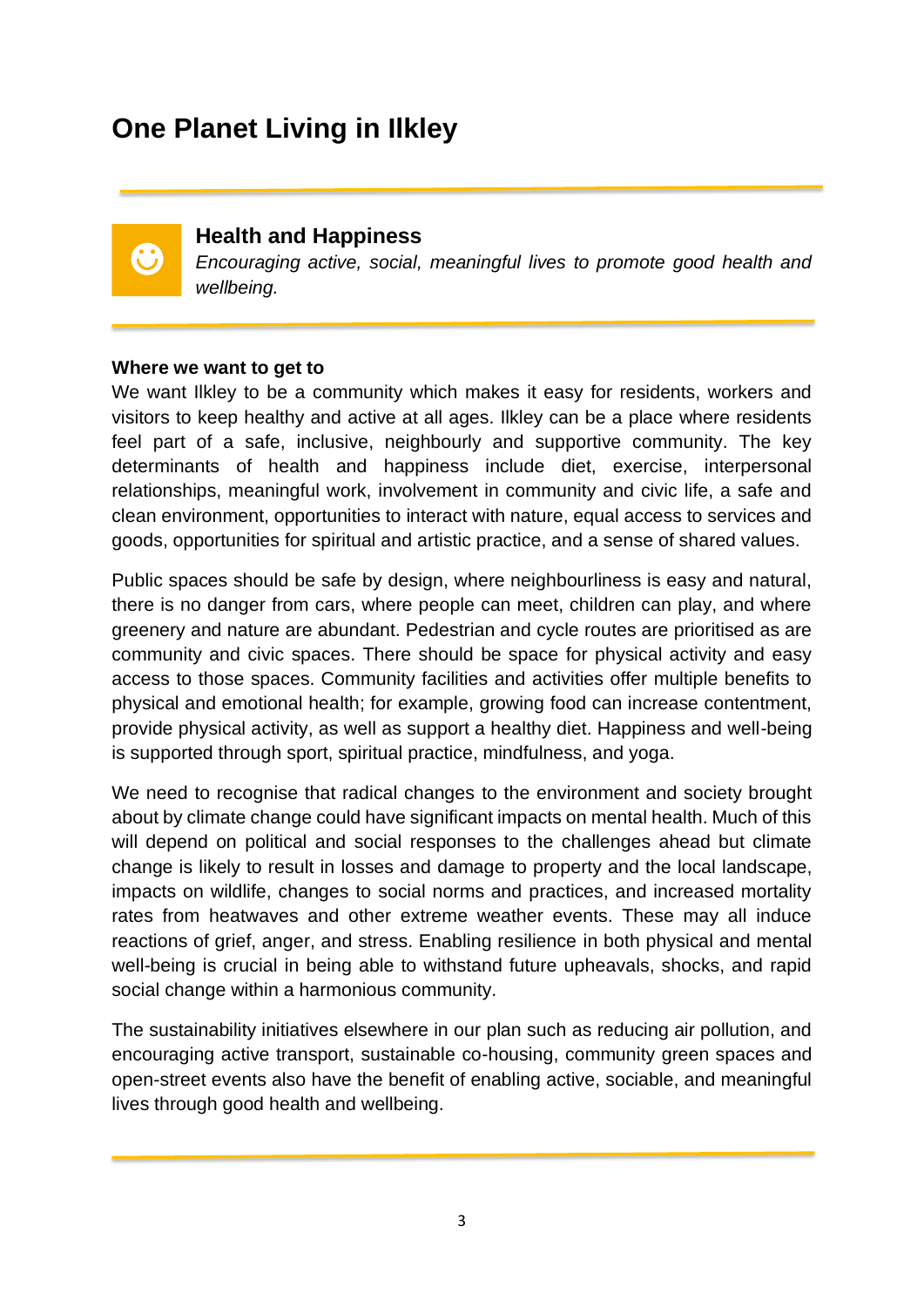#### **What we can do**

- Promote more sustainable and energy efficient new homes and upgrade and insulate existing buildings. These help to reduce fuel poverty, as well as provide a healthier domestic environment through less humidity, ambient temperatures and better air quality.
- Encourage active transportation options, such as walking and cycling.
- Invest in community projects and schemes that promote social cohesion (e.g. through the sharing economy) and the maintenance and use of green spaces, which are shown to benefit mental and physical health.
- Ensure ready access to shared community buildings for all such as health centres, toddlers/early years centres, and community centres.
- Increase the use of outdoor space for exercise and activity by, for example, creating outdoor gyms.
- Develop initiatives to promote good mental health and resilience to withstand the impacts and shocks resulting from significant social and environmental change, and to address anxiety and loneliness.



# **Equity and Local Economy**

*Creating safe, equitable places to live and work which support local prosperity and international fair trade.*

#### **Where we want to get to**

We want to create a vibrant, resilient and circular economy where a significant proportion of money is spent locally, where goods and materials are reused, repurposed, repaired, and recycled, and where we promote [fair international trade](http://www.fairtrade.org.uk/) without exploitation

We want to celebrate diversity and foster a sense of inclusion. Ilkley will recognise the needs of all people, including the elderly, young, those with disabilities, those who live alone, and those with families. The needs of low-income groups should be considered through the provision of affordable housing and employment opportunities in the green economy.

A key challenge for Ilkley is to foster local prosperity which is environmentally sustainable, socially just and incorporates principles such as safety, community cohesion and the inclusion of diverse groups. For example, children will only be encouraged to walk and cycle to school if this is considered a safe alternative to the car school run.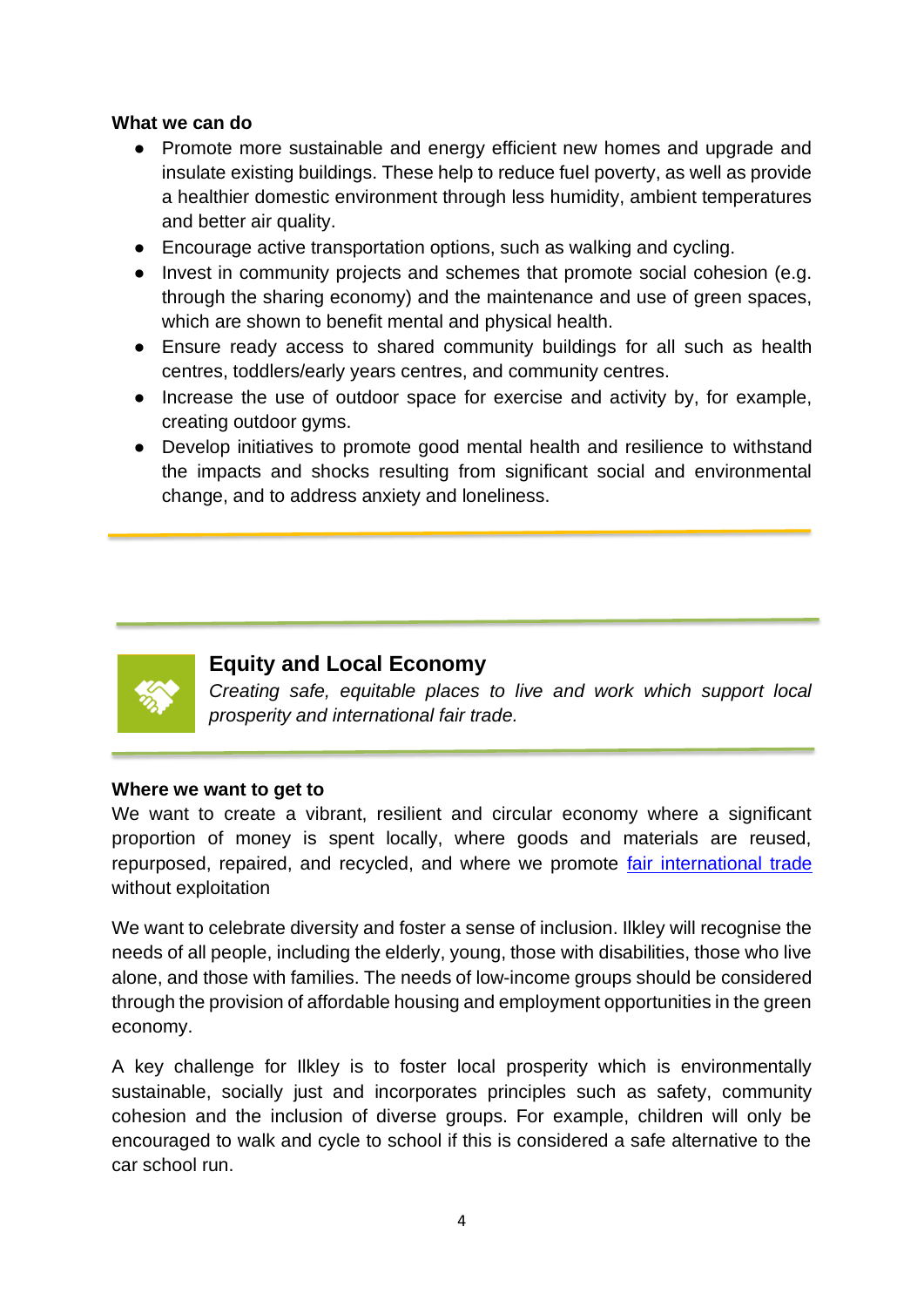The challenge of social justice is to create an economy where opportunity and advantages are more evenly distributed amongst all, and the prosperity and opportunity of Ilkley residents does not come at the cost of the environment, or the health, opportunities and livelihoods of people elsewhere and in the future.

A circular economy is restorative and regenerative by design. It replaces our current ethos of 'take, make, throw away', with an emphasis instead on reuse, repurposing, repair and recycling through holistic design of materials, products, systems, and business models; restoration of our environment and use of renewable energy; and the removal of toxic and harmful substances as ingredients and by-products of manufacture and use. A circular economy aims to 'design out' waste through approaches such as leasing rather than buying goods, and products optimised for disassembling and reuse of component parts and materials.

- Engage with businesses through organisations such as the Ilkley BID (Business Improvement District).
- Promote sustainable local prosperity, safety and equity alongside regional, national and global inter-generational justice.
- Foster local, small-scale enterprises that focus on the sustainable manufacture and provision of products and services (such as in a circular economy approach) through start-up grants and sustainable enterprise competitions in local schools.
- Promote energy use reduction, efficiency strategies and renewable energy for low-income households, council homes and rented properties (e.g. via subsidies or grants for landlords).
- Specify quotas for affordable and sustainable housing through approaches such as co-housing (where private homes are clustered around shared spaces and amenities), self-build, and a community land trust.
- Promote the sharing economy (e.g. car and tool sharing, co-housing), which also enhances social inclusion, cohesion, emotional well-being and affordability.
- Support the introduction of the Living Wage throughout Ilkley.
- Develop local community wealth building initiatives including local financial instruments to promote investment in local sustainability projects.
- Encourage residents, businesses, councils and other organisations to cease investing in fossil fuels.
- Investigate the potential of a local currency that retains wealth within Ilkley and surrounding areas.
- Support and promote likley as a **Fairtrade** town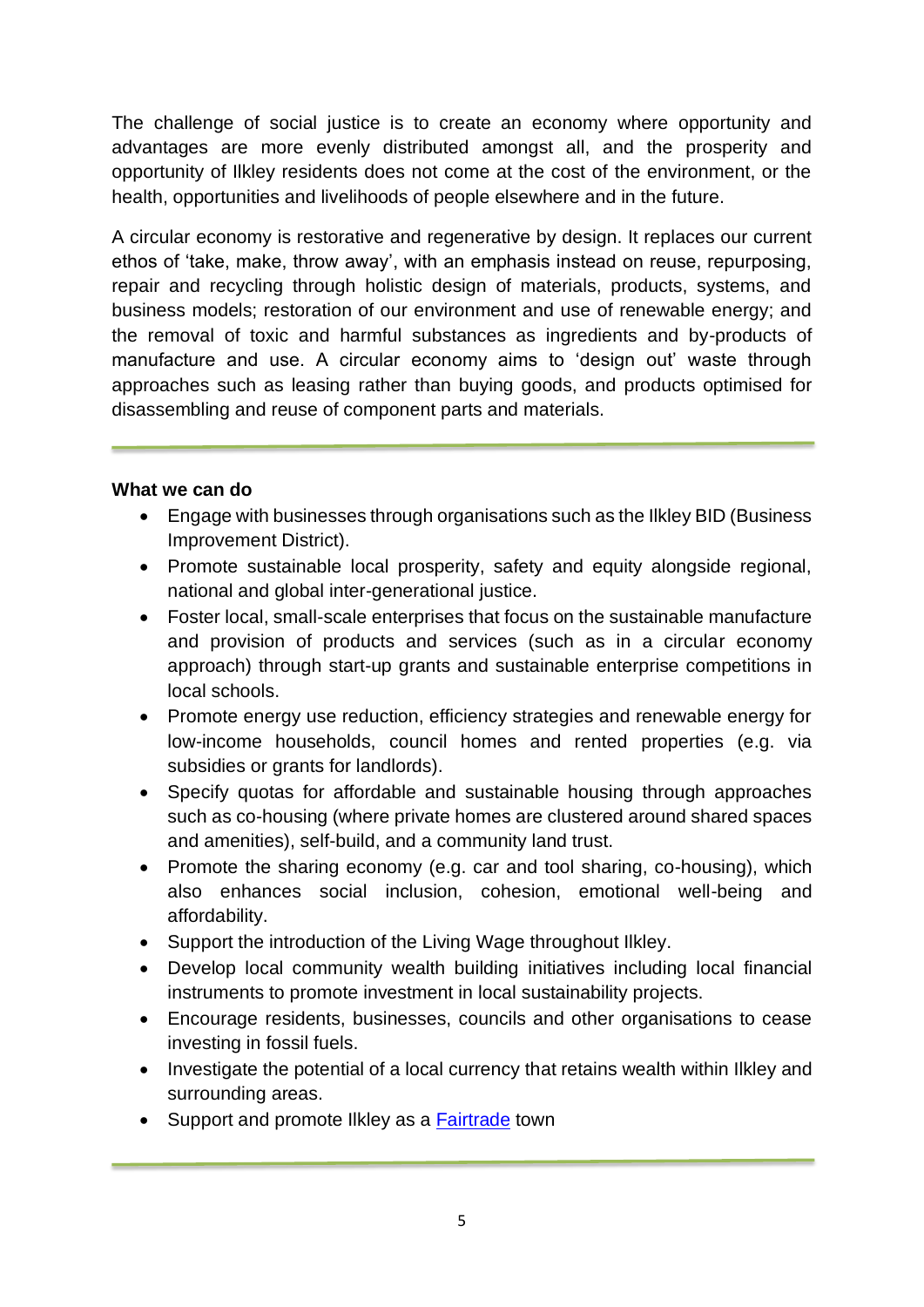

# **Culture and Community**

*Nurturing local identity and heritage, empowering communities and promoting a culture of sustainable living.*

#### **Where we want to get to**

We aim to nurture a culture of sustainability, community and a sense of place which builds on local cultural heritage to foster a sense of identity and connectedness. At the heart of achieving our sustainability objectives are empowered and knowledgeable communities.

A sense of belonging and community is not only a valued end in itself. Community cohesion can promote health and well-being, a sense of ownership and care for our local natural and built environment and enhance participation in building a shared vision for a healthy, safe, and sustainable Ilkley. Our challenge is to build a shared community and identity that is sustainable, embraced by all, and that is open to visitors and tourists. We will continue to promote pride in Ilkley's cultural assets and activities and strive for high levels of environmental sustainability at all community events.

All local plans and developments in Ilkley will include improvements to environmental sustainability and carbon reduction initiatives. Ilkley will develop a participative inclusive culture which positively engages with all sectors of the community.

- Empower the local community to promote a sense of belonging and an inclusive culture of sustainable living that seeks to conserve the natural heritage of the area.
- Encourage and support schools, community, leisure, religious, cultural and business organisations to develop their own One Planet Living strategies and have significant input and ownership of the Ilkley Sustainability Plan as it as it is implemented and develops.
- Embrace a commitment to inclusivity within development plans and community facilities, and so tackle all forms of discrimination, including those based on age, gender, sexual orientation, race and disability.
- Work with rail and bus companies, local businesses and tourist agencies to promote Ilkley as a sustainable low-carbon holiday and 'staycation' destination. Initiatives in other dimensions of this plan will contribute to this aim, such as the electric car club rental scheme that will offer low-carbon transport for visitors and increase the desirability of Ilkley as a destination by reducing congestion.
- Develop sustainability criteria to support decision-making by Ilkley Town Council.
- Encourage school and community groups to devise sustainability projects.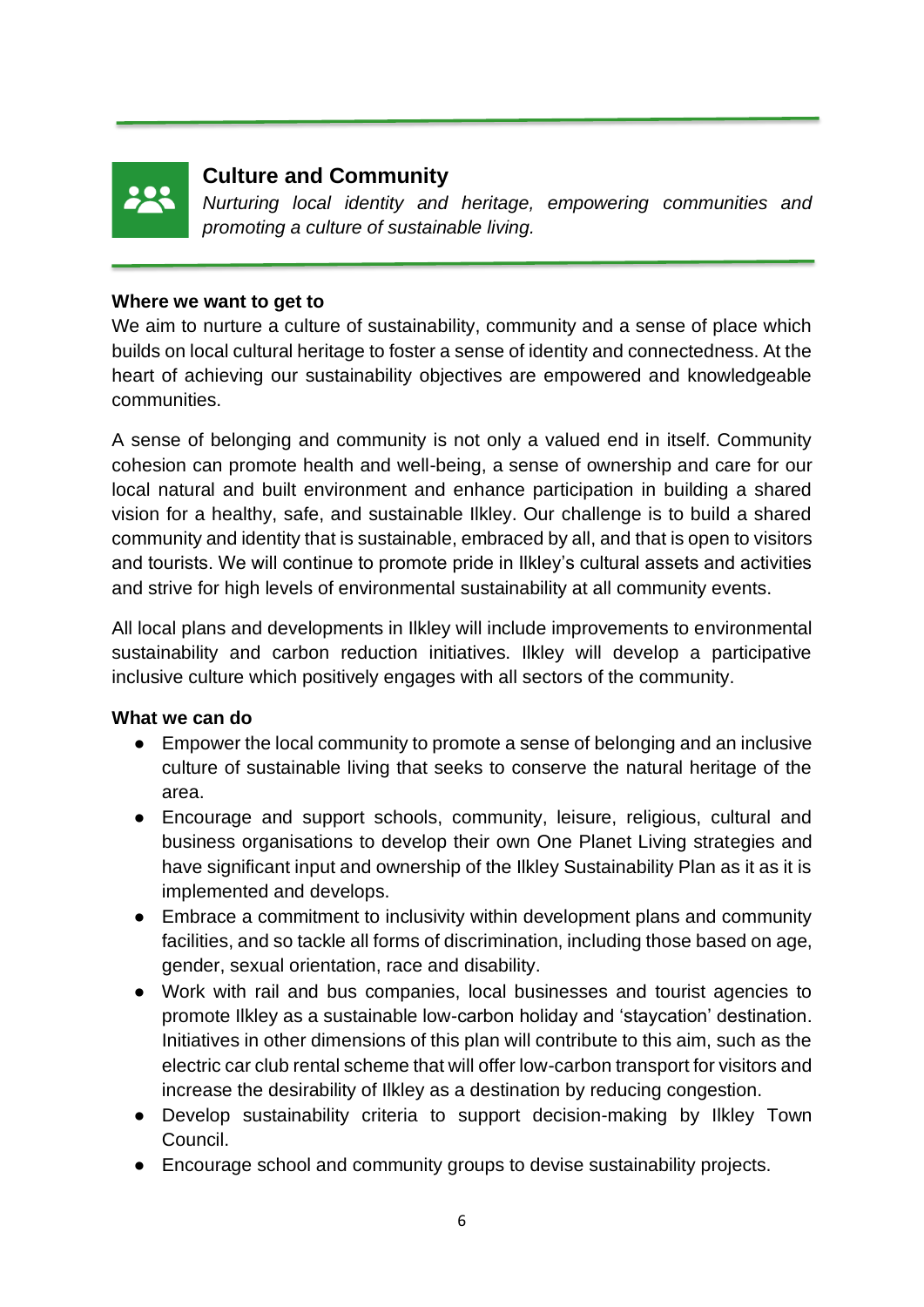- Support the development of community sharing initiatives ranging from a 'Library of Things' to co-housing and community land trusts.
- Build exchange and support networks with other communities beyond Ilkley both nationally and internationally.



#### **Land and Nature**

*Protecting and restoring land for the benefit of people and wildlife*

#### **Where we want to get to**

We want to conserve and enhance Ilkley's natural, managed and farmed environment, to improve its capacity to absorb greenhouse gases that cause climate change, and to increase biodiversity.

Ilkley and the surrounding area has superb environmental assets. Most celebrated of these is **IIkley Moor**, greatly loved and heavily used for recreation by residents and visitors. The River Wharfe is also hugely valued, as are the local woodlands, notably Middleton Woods with its outstanding annual display of bluebells. There are several other green corridors such as Mill Ghyll, Parish Ghyll, St Margaret's Woods (formerly The Riddings) and Wheatley Rakes which together with an abundance of trees and shrubs in private gardens help to link the town with the surrounding environment.

Natural assets must be conserved and farms need to produce food, but they could do even more, not only to enhance the beauty of the town but also to help reverse declines in biodiversity and mitigate climate change, for example by instigating practices that absorb carbon and lessen the release of other greenhouse gases.

- Protect and enhance the moor, woodlands and river habitats to restore biodiversity through appropriate management plans.
- Increase carbon capture and minimise emissions from the natural environment. For example, on [Ilkley Moor](https://bradford.moderngov.co.uk/documents/s16313/Env25JulyDocAapp1.pdf) restore degraded blanket bog to peat-forming sphagnum mosses that absorb carbon; favour cutting of heather and bracken rather than burning; allow increased numbers of trees where it will not conflict with other conservation priorities.
- Encourage wildlife gardening in private and public spaces including: (preferably native) species and varieties that provide accessible pollen and nectar for insects from spring to autumn; varied vegetation allowing some 'untidiness';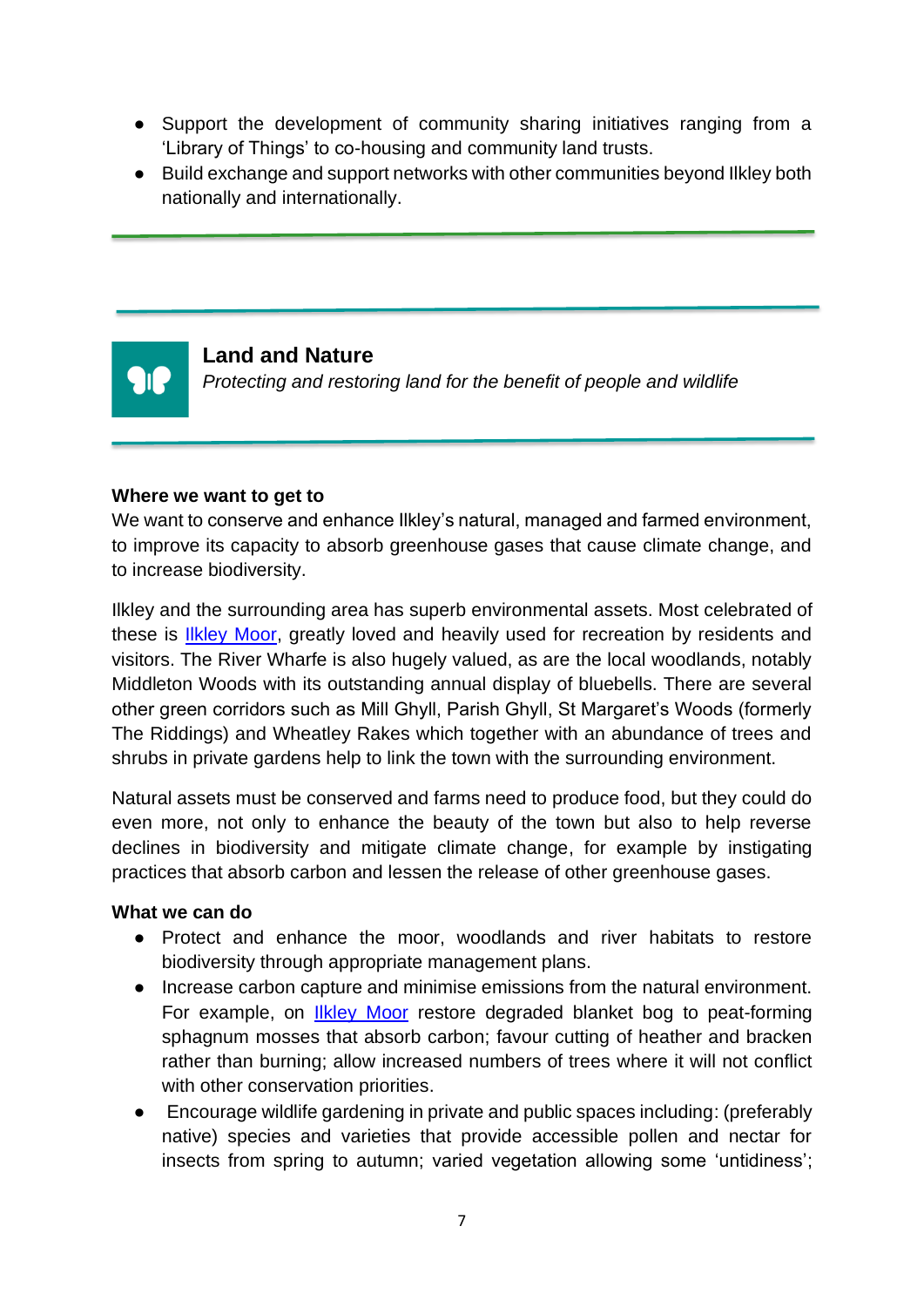wildlife ponds, nest and hibernation sites for invertebrates, birds, mammals and other vertebrates.

- Discontinue any use of peat compost in public parks and gardens.
- Maintain existing street trees and where they have to be removed replace them.
- Retain the colour and impact of public flowerbeds and containers whilst seeking varieties that provide a pollen and nectar resource.
- Remove invasive species where possible or contain them where not.
- Raise understanding among residents and visitors of the importance of our natural environment and of the local, national and international impact of our choices including their benefits to human health. Examine measures to help reduce the impact on wildlife of domestic pets.
- Promote the use of the moor, river and woodlands by young people for environmental education.
- Promote an agro-ecological approach to farming, better understanding between farming and non-farming residents and incentivise the provision of public and educational access to farmland.
- Expect our district Bradford MDC and Ilkley town councils to protect our environment in their planning decisions and resourcing of countryside and parks services. We also expect them to strongly support community environmental groups including [Friends of Ilkley Moor,](https://www.ilkleymoor.org/) [Wharfedale Naturalists,](http://www.wharfedale-nats.org.uk/) [Ilkley Clean](https://sites.google.com/view/cleanwharfeilkley/home)  [River Campaign,](https://sites.google.com/view/cleanwharfeilkley/home) [Ilkley in Bloom,](http://ilkley.org/clubs-and-orgs/153-ilkley-in-bloom.html) [Friends of Ilkley Riverside Parks,](https://www.facebook.com/groups/2283440388535237/) [Wharfedale](https://www.facebook.com/WharfedaleTP/)  [Tackles Plastic](https://www.facebook.com/WharfedaleTP/) and [Climate Action Ilkley.](https://climateactionilkley.org/)



# **Sustainable Water**

*Using water efficiently, protecting local water resources and reducing flooding and drought.*

## **Where we want to get to**

Water needs to be managed carefully to provide a reliable supply for human use without causing pollution or damage to freshwater ecosystems. Water flow also needs to be controlled to protect homes and businesses from flooding. We need to take action so that we can reduce water consumption, protect water quality and restore freshwater ecosystems.

## **What we can do**

● Reduce demand for potable water in order to maintain groundwater levels, protect the River Wharfe from over exploitation and minimise the production of grey-water requiring treatment.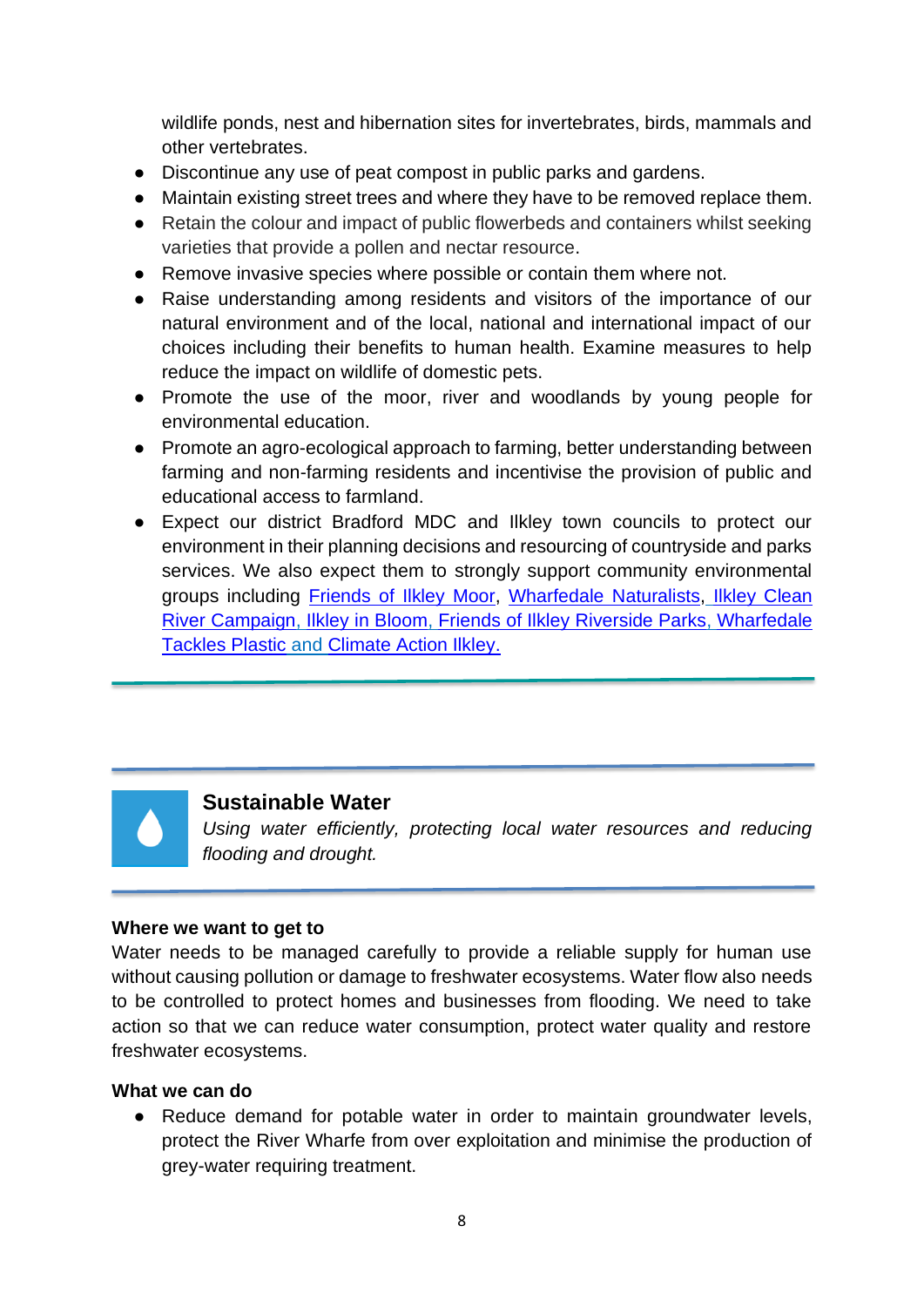- Reduce flooding through slowing the flow of storm water from Ilkley Moor, from agricultural land, and from the built-up area of the town itself using natural flood control measures and sustainable urban drainage systems.
- Protect water quality on agricultural land and in urban areas by raising awareness about the causes of water pollution, encouraging residents to reduce flows of surface water from impermeable surfaces using sustainable urban drainage systems.
- Work with the Environment Agency and Yorkshire Water to improve the water quality of the river, particularly downstream from Ashlands Sewage Treatment Works to enhance freshwater life, and working with the Ilkley Clean River Campaign to make the River Wharfe fit for swimming.
- Restore freshwater ecosystems to allow native wildlife to recover and flourish by improving habitats and controlling invasive species.



# **Local and Sustainable Food**

*Promoting sustainable humane farming and healthy diets high in local, seasonal organic food and vegetable protein.*

## **Where we want to get to**

We want to support diets that are better for people's health and the health of the planet. We will support public, community and private organisations to have healthy, ethical and environmentally responsible food procurement policies and practices.

We want to see far less food wasted through schemes to reduce production or provision where appropriate; redistribution and reuse, for example through food banks or food waste cafes; and the recycling of what's left for other uses, for example composting and energy production.

We want to see more food consumed in Ilkley that is grown, produced and processed locally using methods that protect biodiversity and respect environmental limits. Where we import food, we would like to support producers and suppliers that promote good environmental and labour practices.

We want to see Ilkley with a vibrant food economy of thriving local businesses and restaurants, with locally sourced products, more plant-based options, and good quality local employment opportunities.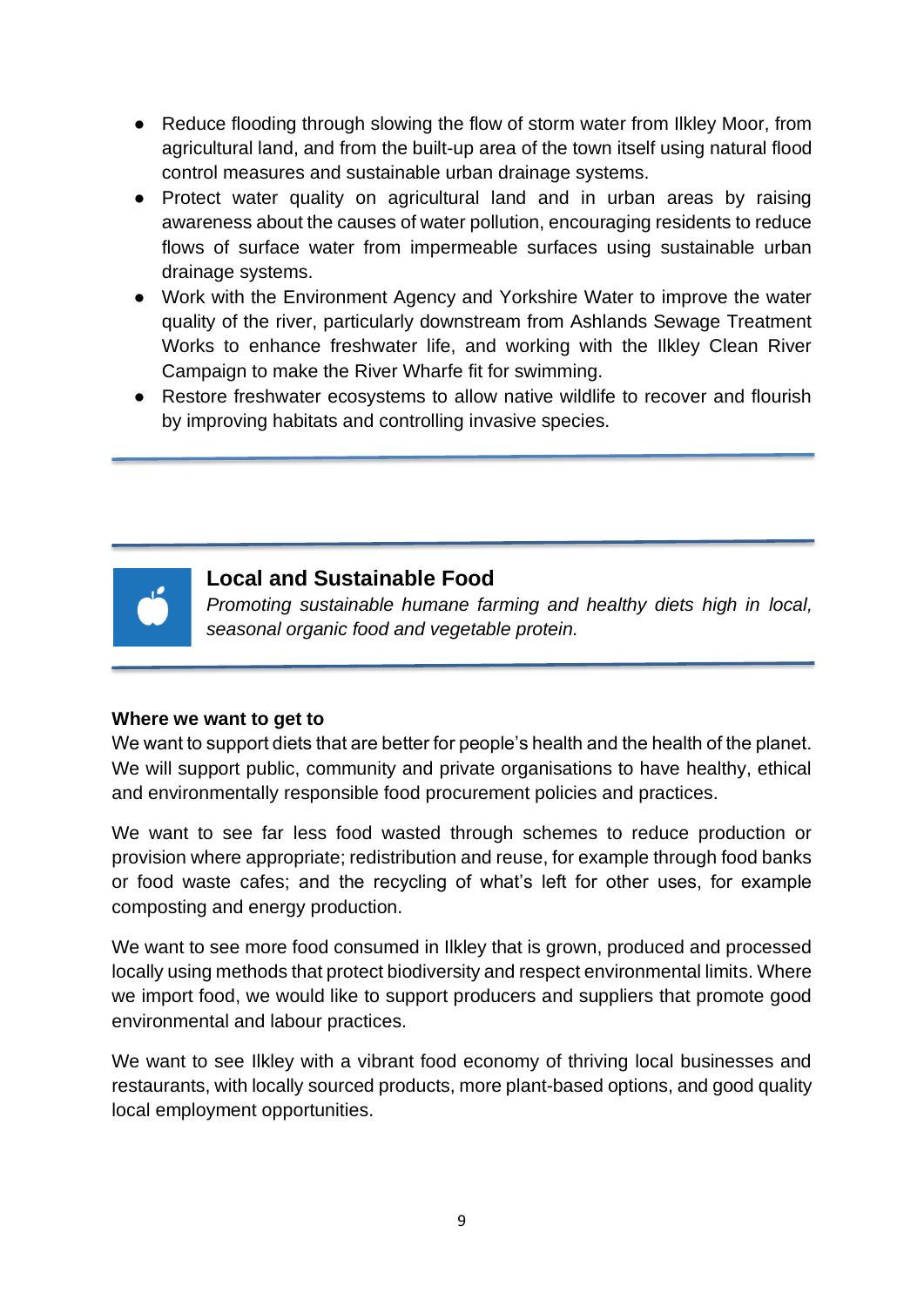#### **What we can do**

- Raise awareness of the impact of food choices on global climate, soil, water and biodiversity. Support retailers and restaurants in offering Fairtrade or other fairlytraded food with low environmental impact, especially plant-based food.
- Create a community orchard to increase locally-grown fruit, nuts and seeds for use by the community, and to increase biodiversity.
- Support the use of allotments for local food production including increasing the supply of allotments and creating community allotments.
- Develop initiatives for preventing food waste, for example a community fridge, and cafes that offer food that would otherwise have been wasted.
- Support the development of other opportunities for increasing the production of local food.
- Survey Ilkley for areas suitable for food growing.
- Promote diets that have a higher proportion of vegetables, fruit, pulses, nuts and whole grains, and a much lower proportion of meat and dairy compared to current diets.
- Localise food waste collection and develop community composting schemes.
- Support local food outlets and the development of the Real Food market.
- Support a food co-operative to supply affordable fairly-traded and organic whole foods.



# **Travel and Transport**

*Reducing the need to travel, encouraging walking, cycling and low carbon transport.*

#### **Where we want to get to**

Transport is the most polluting sector in the UK and carbon emissions from transport make up a quarter of global emissions. Fossil-fuelled transportation is linked to deaths due to pollution, traffic accidents and increasingly sedentary lifestyles. Planning based on the availability and use of private vehicles creates inefficient use of land, which further locks-in the need for yet more vehicles.

We want to promote Ilkley's shift to low carbon transportation and improve mobility for all while reducing the use of private cars. Ilkley needs to shift towards lower-carbon transportation solutions to become a safer, healthier and more attractive place. In order of priority, we need to: reduce the need to travel, reduce flying, shift to active modes of transportation such as walking and cycling, improve and increase the use of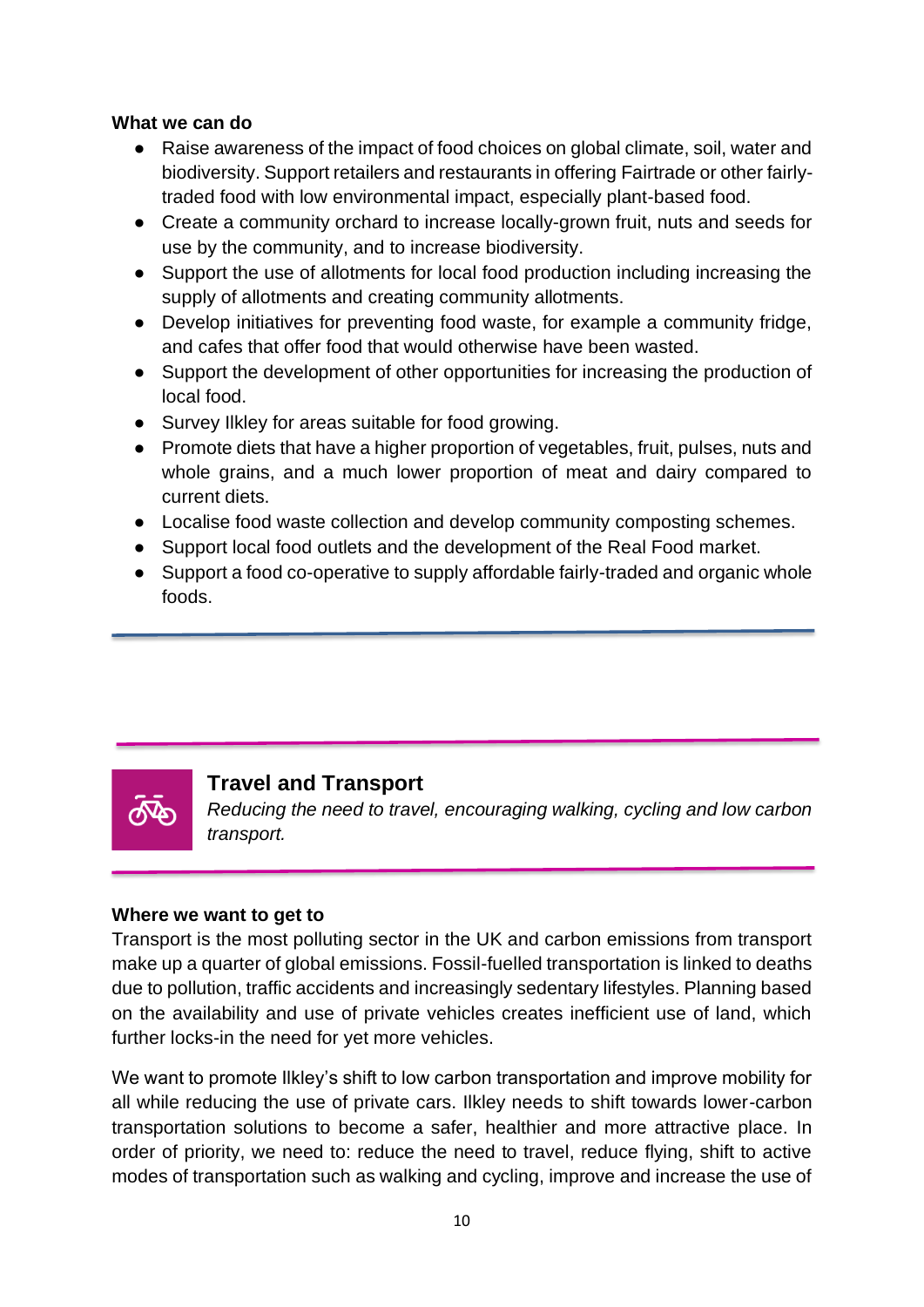public transportation, and where private cars are the only viable option, promote the sharing and electrification of necessary vehicles.

This will require a joined-up land use and planning strategy that considers how travel is integrated with the planning of new housing and associated retail and other amenities, the location of schools, public transport, and the safety and availability of walking and cycling routes. It also requires considering the needs of very different demographics, including those whose health, age and/or disabilities means access to a private car is essential.

- Commission a mobility plan to develop a comprehensive strategy for moving to a low carbon and active mobility town.
- Make it easier and more attractive for those who are able to walk and cycle rather than use their private vehicle for short journeys, by prioritising the accessibility and safety of pedestrians, those using mobility aids (dropped kerbs, pedestrian crossings, better night-time lighting), and cyclists.
- Initiate a monthly 'Open Streets' event where streets are closed to cars.
- Increase the sustainability (e.g. through electrification), regularity, reliability and affordability of public and community transport, particularly for the less active.
- Create disincentives for private car use (excluding emergency vehicles and for disabled/elderly users) by limiting and charging for parking, creating 20 mph zones, and creating priority for public transport and active travel.
- Convert the remaining essential vehicular traffic to be electric and shared: make electric car- and cycle-sharing clubs widely available, extend electric vehicle charging points.
- Use planning legislation (e.g. section 106) to require new housing and business developments to be near existing public transport and to encourage sustainable travel by requiring investment in the above objectives.
- Encourage local and sustainable tourism, voluntary, and charity work, rather than their international equivalents, recognising the high carbon emissions of air travel and the global justice implications of climate change.
- Measure local air quality and raise awareness of the sources of air pollutants, both outdoor and indoor, and help residents and schools, local shops and companies understand, for example, that particulate matter is not simply a diesel or even a traffic issue, but has multiple sources that we must all work to reduce.
- Work with Bradford MDC on initiatives for improved air quality, especially in relation to raising public awareness.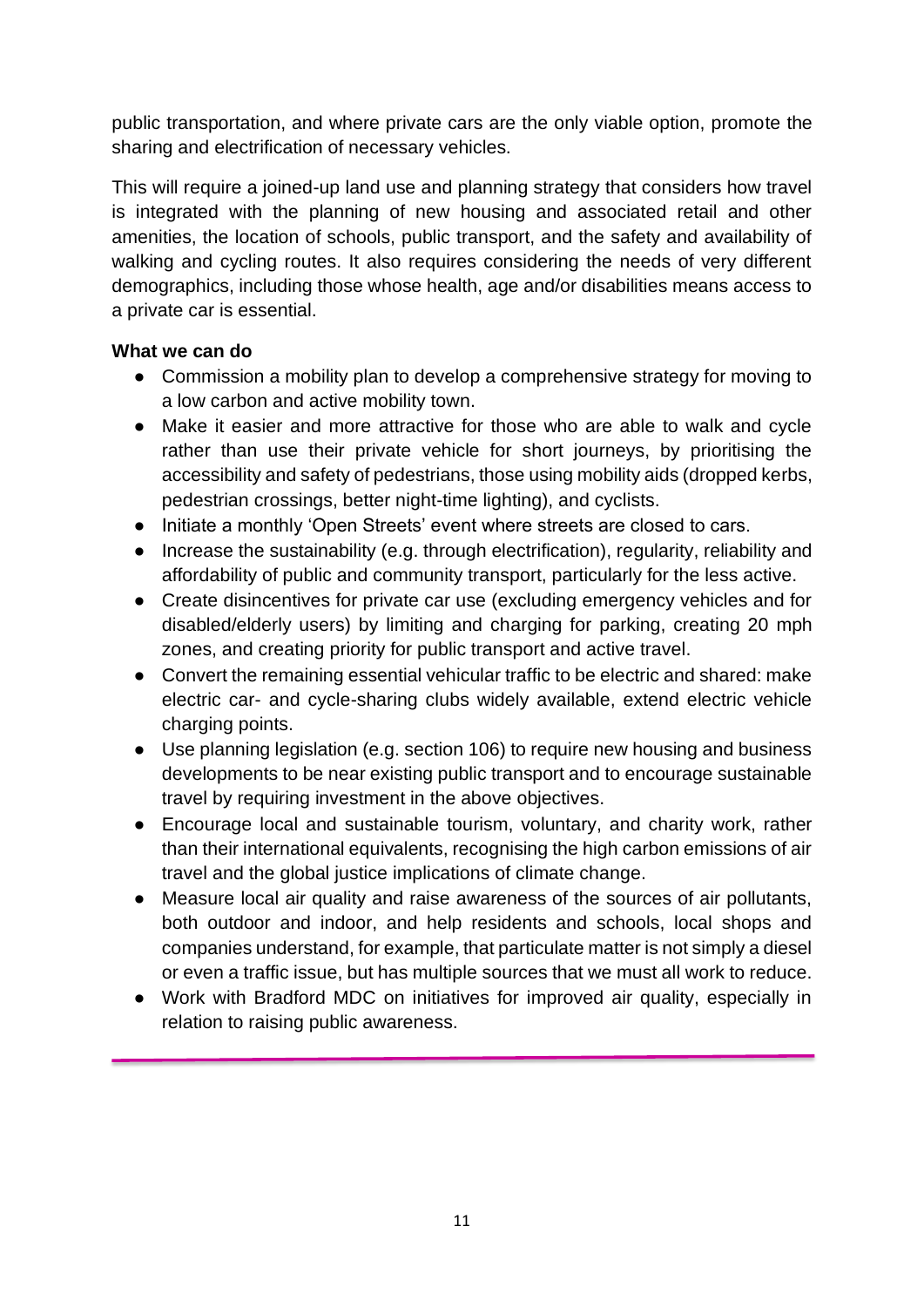

# **Materials and Products**

*Using materials from sustainable sources and promoting products which help people reduce consumption.*

#### **Where we want to get to**

We want to create a circular economy where products and materials are reused, repurposed, repaired, and recycled. A circular economy is restorative and regenerative by design. It replaces our current ethos of 'take, make, throw away', with an emphasis instead on reuse, repurposing, repair and recycle through the holistic design of materials, products, systems, and business models; restoration of our environment and use of renewable energy; and the removal of toxic and harmful substances as ingredients and by-products of manufacture and use. A circular economy aims to 'design out' waste through approaches such as leasing rather than buying goods, and products optimised for disassembling and reuse of component parts and materials.

We want to create projects and businesses that support this circular economy and so accelerate reuse, repurposing, and repair in Ilkley. These will focus on the use of renewable or waste resources with low embodied energy and, wherever possible, goods which are sourced locally. This applies to both construction and consumer goods.

We want to adopt the sustainable construction and refurbishment of buildings using the Building Research Establishment Environmental Assessment Method (BREEAM), an international scheme that provides independent certification of the assessment of the sustainability performance of buildings, communities and infrastructure projects. The highest BREEAM standard should be adopted and, in addition, zero carbon energy usage should be an integral aspect of all designs. Combinations of high thermal insulation, passive heating & cooling, low energy appliances and *in situ* renewable energy technologies will be utilised. We want more [Zero Carbon Homes](http://www.zerocarbonhub.org/zero-carbon-policy/zero-carbon-policy) and a new programme to design and install high levels of insulation to existing housing.

- Foster local, small-scale enterprises that focus on the sustainable manufacture and provision of products and services (such as in a circular economy approach) through start-up grants and sustainable enterprise competitions in local schools.
- Develop community initiatives to promote reuse including a Library of Things and a Repair Cafe.
- Identify high carbon content goods and provide advice on switching to low carbon options.
- Establish a reuse depot within Ilkley. This will contribute to our circular economy.
- Support Bradford MDC to improve our waste recycling rates.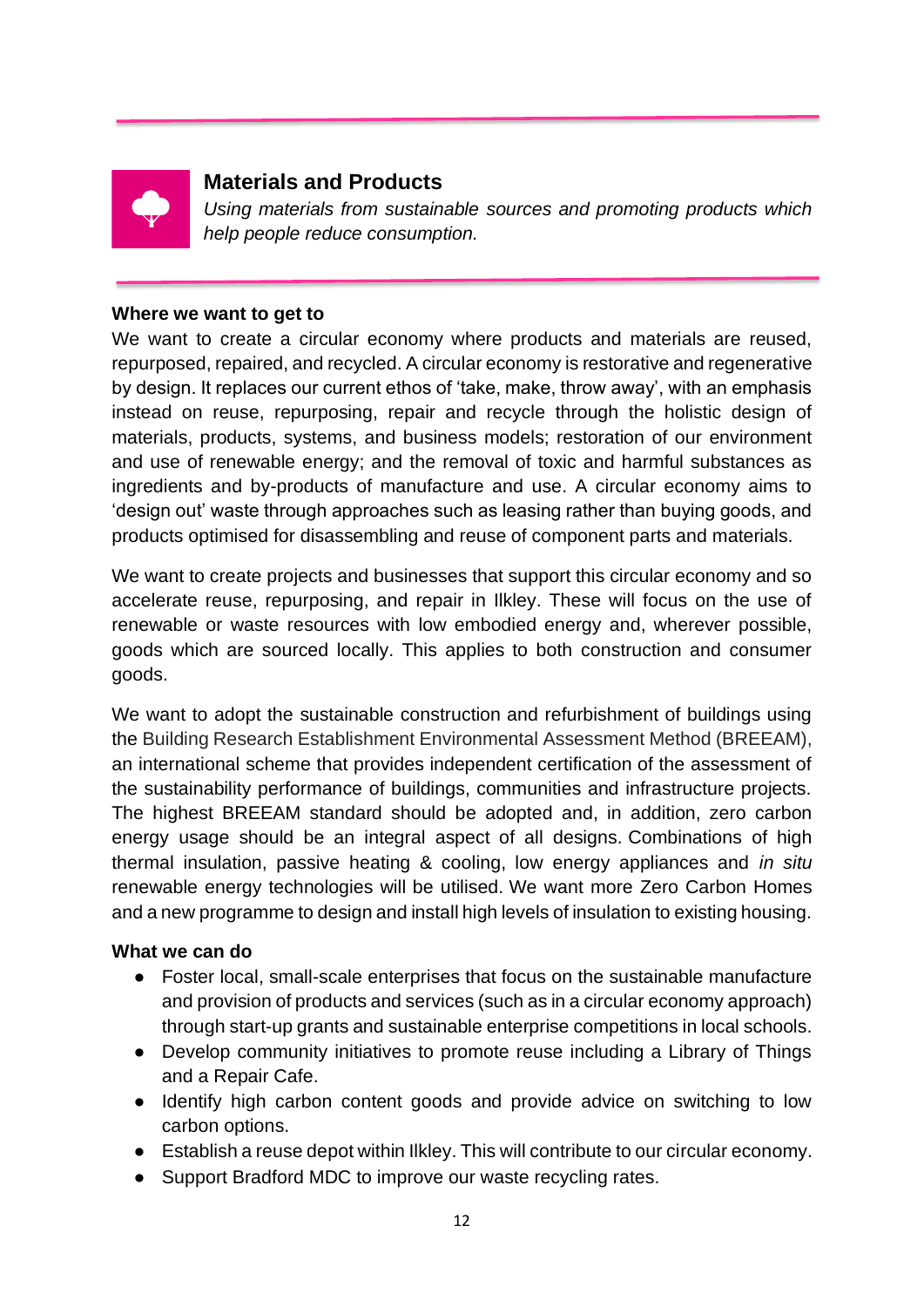- Raise engagement and awareness, embedding the culture of the circular economy in the local community.
- Work with residents and businesses to reduce energy loss from existing properties with support from local and national government.
- Lobby the Town and District Councils to ensure that all new developments are considered against these standards, including incorporation of solar panels and electric vehicle charging.



# **Zero Waste**

*Reducing consumption, reusing and recycling to achieve zero waste and zero pollution.*

#### **Where we want to get to**

Reducing waste and supporting reuse wherever possible. We want to create a community which shares a vision of the efficient use of resources, reducing the need for 'stuff' in the first place, and, where it is necessary, eliminating or reducing the resulting waste. Where waste is created, we want to ensure that the materials and energy embedded in this waste are reused and/or recycled.

We want to move towards a circular economy in which waste does not exist—products are designed so that they can be disassembled and reused. We must also start to change the way we live by using materials from sustainable sources and promoting products which help reduce consumption. We need to accelerate re-use of goods in Ilkley and focus on the use of renewable or waste resources with low embodied energy and, wherever possible, goods which are sourced locally. It is also essential that we stop using single use plastics and recycle materials where reuse is not possible. We want kerbside collections of food waste so that this material can be used for composting or energy production.

- Work with Ilkley businesses, other organisations and their suppliers to publicise and adopt best practices to remove and/or reduce unsustainable products, e.g. surplus food, packaging, bottle reuse/deposit schemes.
- Develop a comprehensive plan to eliminate single use plastics and reduce and eventually eliminate plastic waste.
- Awareness and educational activities to help change behaviours and make this mainstream for residents and organisations.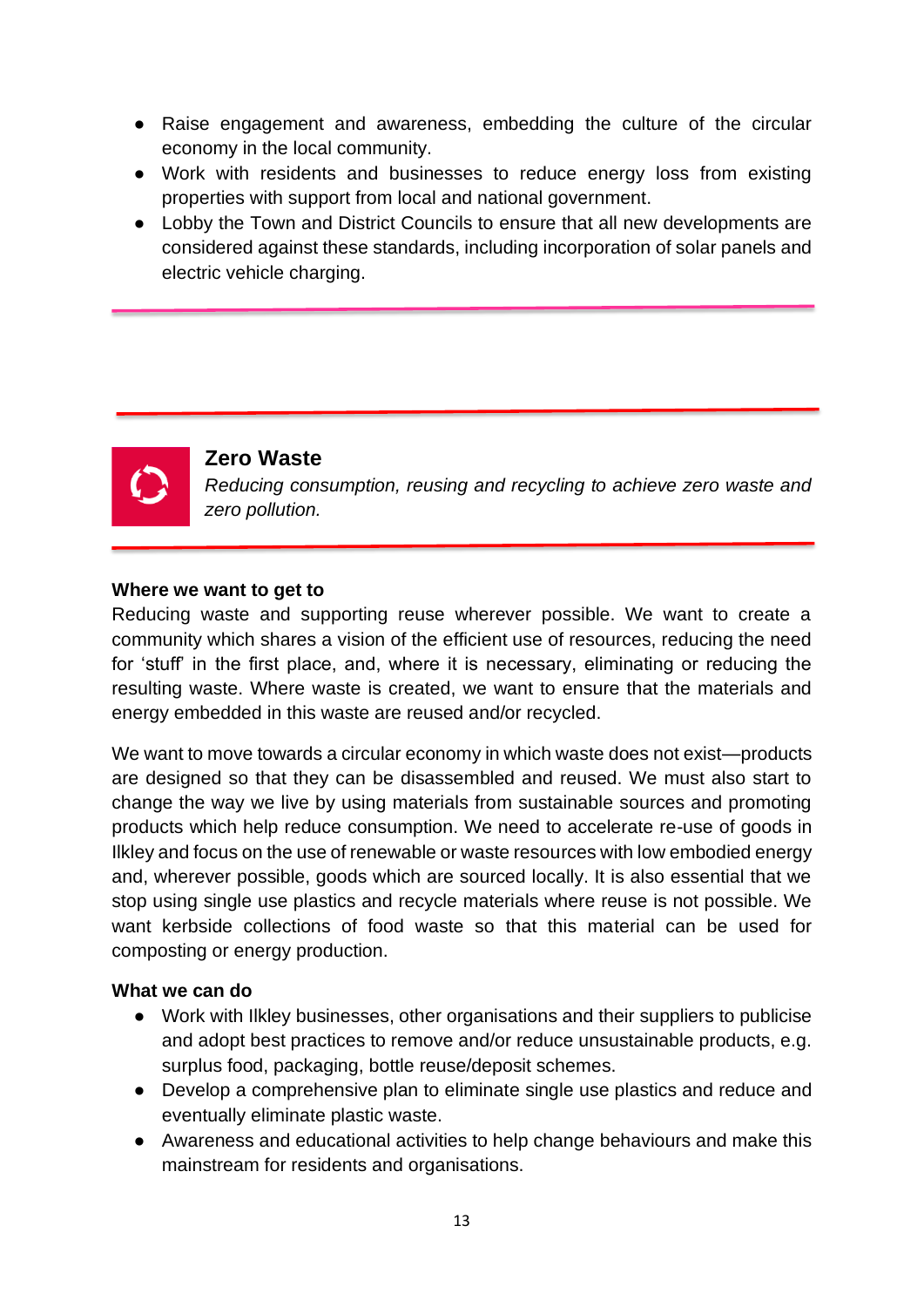- Encourage the awareness of, and adherence to, local recycling policies and facilities, and encourage these ideas at an early age by working with schools.
- Work with Bradford MDC to promote an understanding in the community of the destinations of all our recycled materials.
- Raise awareness in Ilkley of the scale and impact of current levels of food waste.
- Promote better planning of food purchasing and understanding of food safety.
- Work with local businesses, asking food retailers and restaurants / cafes to reduce waste, distribute to charities or dispose of sustainably avoiding landfill / incineration and consider the involvement of the Sustainable Restaurant Association locally.
- Encourage the development of projects to prevent food waste.
- Develop local food waste collection services for anaerobic digestion.



# **Zero Carbon Energy**

*Making buildings and manufacturing energy efficient and supplying all energy with renewables.*

## **Where we want to get to**

We want to create a 'can do' approach to reduce Ilkley's carbon dioxide (CO2) emissions from all sources to zero by 2030. This will provide additional local benefits including lower energy bills and improvements in air quality. Renewable energy technologies will feature strongly in this work. For houses and buildings these include solar panels for electricity, solar thermal for hot water and heating, ground and air source heat pumps for heating, and hydrogen and biomass boilers as alternatives to gas. Community projects will also generate electricity from wind and water. Work will be undertaken with schools and local universities for students to bring forward carbon saving ideas in competitions.

- Set time bound carbon reduction targets that are equal to or better than UK and agreed international binding targets, reassessed annually.
- Calculate a carbon footprint for Ilkley to measure progress, including residential, education, public, and commercial buildings. This will include direct emissions such as from gas boilers and company vehicles, and indirect emissions from buying electricity or heat from energy suppliers. The analysis will provide a base to set energy/CO<sup>2</sup> saving targets, develop programmes, bring forward proposals and measure progress.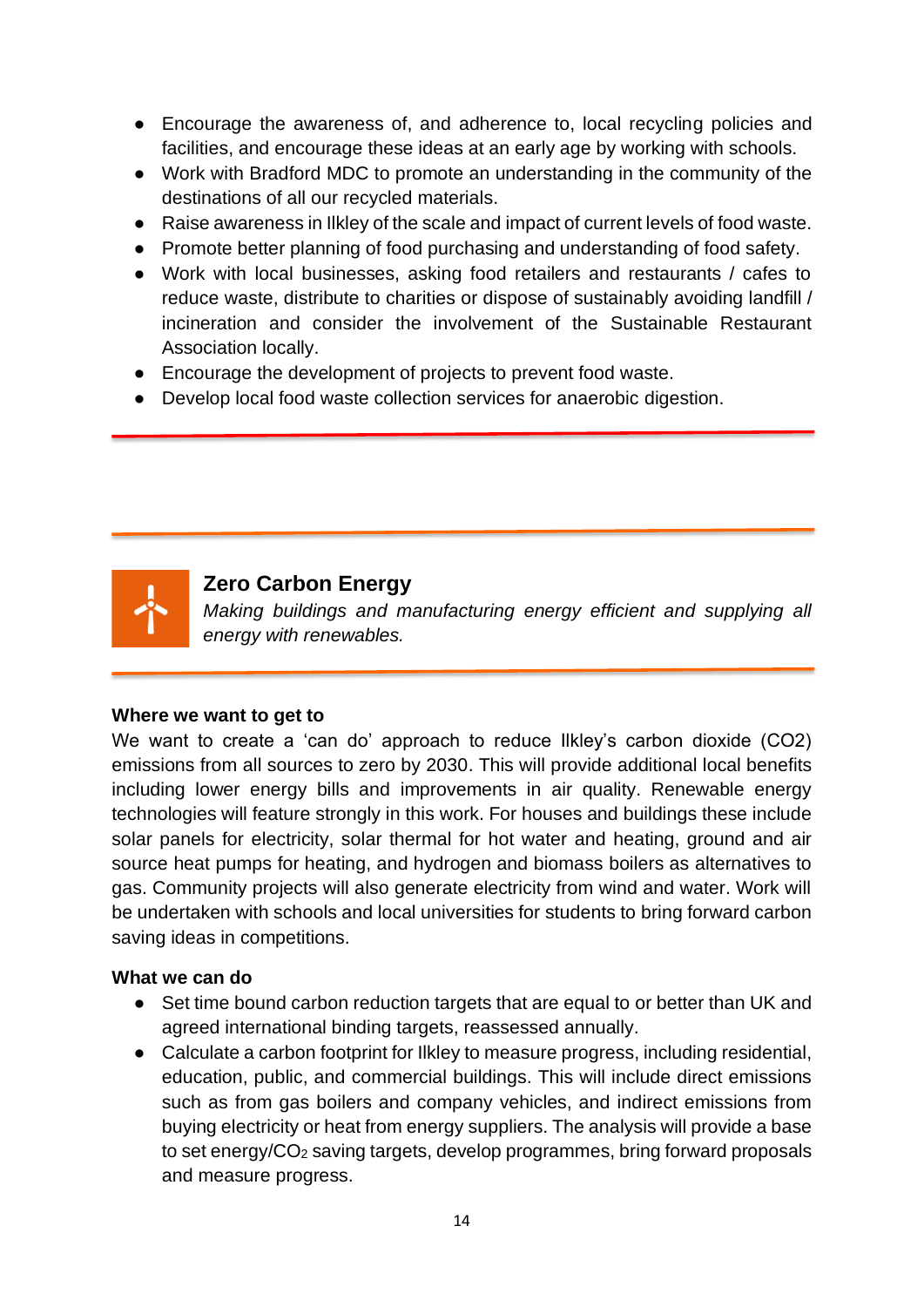- Reduce energy usage through sharing best practice, focusing on electricity, gas, and transport.
- Use LEDs for lighting in buildings and streets.
- Encourage the use of (where possible on a lease model rather than bought) low energy, high efficiency TVs, washing machines, fridges, freezers, and cookers.
- Encourage switching to energy suppliers that offer 100% renewable electricity.
- Install insulation: cavity, roof, solid wall, underfloor.
- Encourage the more efficient use of central heating controls.
- Reduce the baseline temperature in buildings, and make sure we're not heating buildings at night.
- Hold regular events to share knowledge and identify new opportunities.
- Look at the potential to change to the use of hydrogen rather than natural gas for heating homes.
- Encourage behaviour change, perhaps through competitions, award schemes and pledges, such as 'switch off' campaigns.
- Adopt renewable energy generation targets, e.g. solar PV, solar thermal, ground and air source heat pumps, hydrogen and biomass boilers. Community projects to generate electricity from wind and water.
- Commission studies to examine resource potential and scope for installing renewable energy projects at residential, commercial, educational and community wide levels. Hold events and open days to showcase existing renewable energy systems and promote new projects.
- Lobby and work with the Town and District Councils to ensure that all new buildings are considered against very high energy efficiency standards, such as Passivhaus. Specify quotas for affordable, sustainable housing.